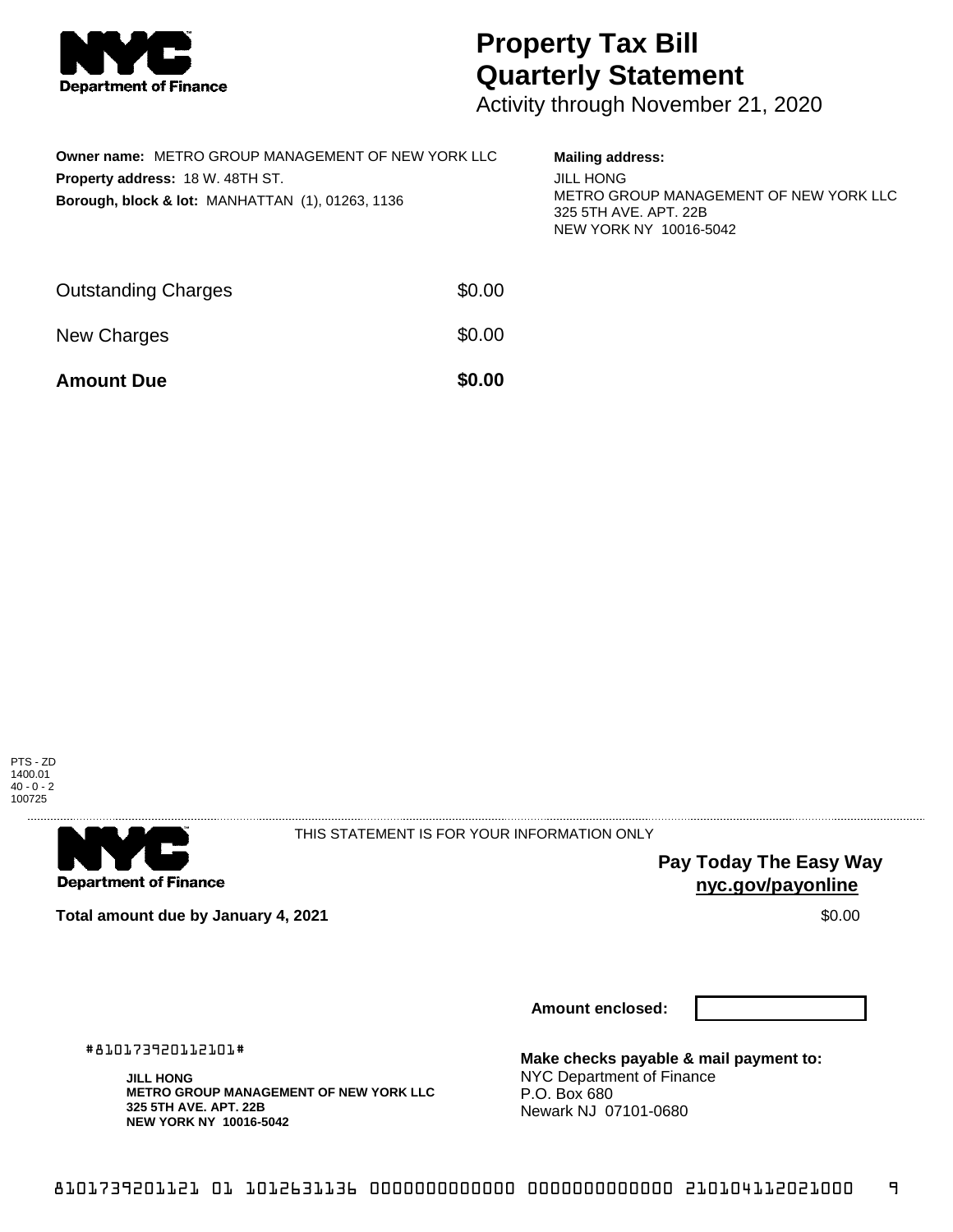

| <b>Previous Charges</b>                                |                      | Amount<br>\$0.00 |               |
|--------------------------------------------------------|----------------------|------------------|---------------|
| Total previous charges including interest and payments |                      |                  |               |
| <b>Current Charges</b>                                 | <b>Activity Date</b> | <b>Due Date</b>  | <b>Amount</b> |
| Finance-Property Tax                                   |                      | 01/01/2021       | \$0.00        |
| <b>Credit Adjustment</b>                               | 09/24/2020           |                  | $$-53.26$     |
| <b>Adopted Tax Rate</b>                                |                      |                  | $$-142.40$    |
| <b>Payment Adjusted</b>                                | 09/24/2020           |                  | \$53.26       |
| <b>Payment Adjusted</b>                                | 01/01/2021           |                  | \$142.40      |
| <b>Total current charges</b>                           |                      |                  | \$0.00        |
| <b>Tax Year Charges Remaining</b>                      | <b>Activity Date</b> | <b>Due Date</b>  | Amount        |
| Finance-Property Tax                                   |                      | 04/01/2021       | \$0.00        |
| <b>Credit Adjustment</b>                               | 09/24/2020           |                  | $$-53.26$     |
| <b>Adopted Tax Rate</b>                                |                      |                  | $$-142.40$    |
| <b>Early Payment Discount</b>                          |                      | 04/01/2021       | \$1.07        |
| <b>Early Payment Discount</b>                          |                      | 04/01/2021       | \$1.42        |
| <b>Payment Adjusted</b>                                | 09/24/2020           |                  | \$52.19       |
| <b>Payment Adjusted</b>                                | 01/01/2021           |                  | \$140.98      |
| Total tax year charges remaining                       |                      |                  | \$0.00        |
| <b>Overpayments/Credits</b>                            | <b>Activity Date</b> | <b>Due Date</b>  | Amount        |
| <b>Refund Available</b>                                |                      | 07/01/2020       | $$-53.26$     |
| <b>Refund Available</b>                                |                      | 07/01/2020       | $$-53.26$     |
| <b>Refund Available</b>                                |                      | 07/01/2020       | $$-53.26$     |
| <b>Refund Available</b>                                |                      | 07/01/2020       | $$-52.19$     |
| <b>Credit Applied</b>                                  | 10/08/2020           |                  | \$53.26       |
| <b>Credit Applied</b>                                  | 10/08/2020           |                  | \$52.19       |
| <b>Credit Applied</b>                                  | 10/08/2020           |                  | \$53.26       |
| <b>Credit Applied</b>                                  | 10/08/2020           |                  | \$53.26       |

## **Home banking payment instructions:**

- 1. **Log** into your bank or online bill pay website.
- 2. **Add** the new payee: NYC DOF Property Tax. Enter your account number, which is your boro, block and lot, as it appears here: 1-01263-1136 . You may also need to enter the address for the Department of Finance. The address is P.O. Box 680, Newark NJ 07101-0680.

Credit Balance 07/01/2020 \$-386.93

3. **Schedule** your online payment using your checking or savings account.

## **Did Your Mailing Address Change?**

If so, please visit us at **nyc.gov/changemailingaddress** or call **311.**

When you provide a check as payment, you authorize us either to use information from your check to make a one-time electronic fund transfer from your account or to process the payment as a check transaction.